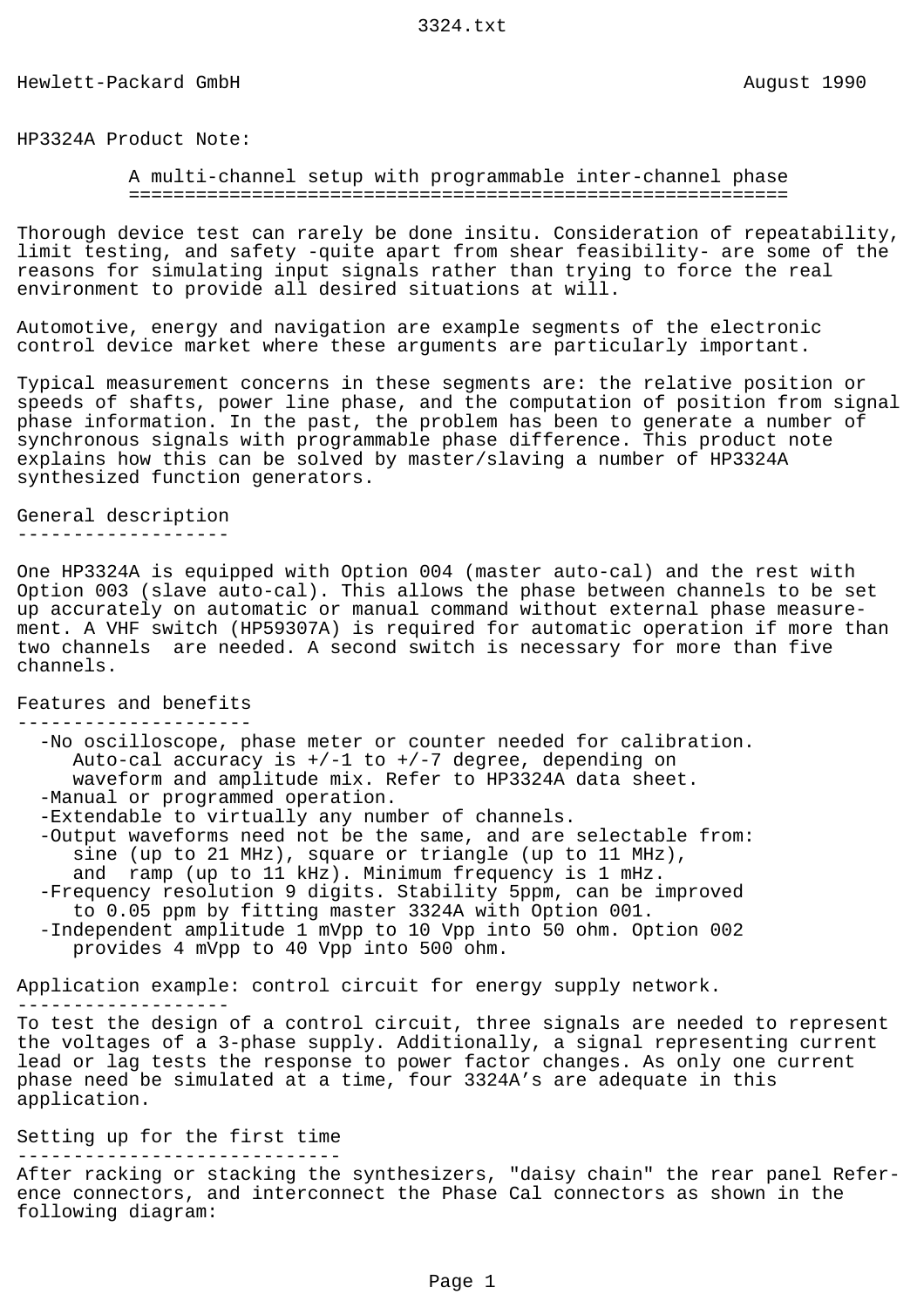3324.txt Master 3324A with Option 004 (and Option 001 if high stability needed) | | Phase Cal In<----------------------------------->Oven out (Opt)| | Phase Cal Out >--------------------------------->Ext.ref.in --<Ext.ref.out | |\_\_\_\_\_\_\_\_\_\_\_\_\_\_| | | | | | | | | | 1st Slave 3324A with Option 003 |Com A |Com B | \_\_\_\_\_\_\_\_\_\_\_\_\_\_ \_|\_\_\_\_\_\_\_\_\_\_|\_ | | | | |  $\text{Phase Cal In} < -< \text{from Al} \quad \text{<--|A1} \quad \text{B1} \mid -< \text{<--|A1}$ Phase Cal Out>--> to B1  $\textrm{C--}\begin{vmatrix} A2 & B2 \\ -\textrm{C}\end{vmatrix}$  --<<br>Fxt.ref.in |  $\textrm{C--}\begin{vmatrix} A2 & B2 \\ -\textrm{C}\end{vmatrix}$  --< -->Ext.ref.in | <--|A3 B3|--<<br>--<Ext.ref.out | <--|A4 B4|--< ----<Ext.ref.out | |\_\_\_\_\_\_\_\_\_\_\_\_\_\_| |\_\_\_\_\_\_\_\_\_\_\_\_\_\_| | 59307A VHF switch || || ||<br>|-2nd Slave 3324A with Option 003 | \_\_\_\_\_\_\_\_\_\_\_\_\_\_ | | | | | Phase Cal In<--< from A2 | Phase Cal Out>--> to B2 ---->Ext.ref.in | --<Ext.ref.out | | | | | |\_\_\_\_\_\_\_\_\_\_\_\_\_\_| | to 3rd slave, etc Now use the following procedure to equalize the path lengths of the master Phase Cal Output to the various slave Phase Cal Inputs: 1. Set the following parameters of all 3324As to zero: Phase, Assign Phase 0, Calibration Delay, } Select Util menu and roll. Signal Delay. } 2. Set same frequency, waveform and amplitude on all 3324As. 3. Press 1st slave's Shift and Phase Cal keys. 4. When auto phase cal complete, measure the time interval between correspond ing points on the master and 1st slave outputs. Measure from the master signals FORWARDS to the slave signal, even if this means nearly a full cycle (this simplifies handling the other slaves). 5. Enter this value in ps in the 1st slave's Calibration Delay (Util menu). 6. Do auto phase cal again, verify phase is OK. 7. Repeat steps 3 to 5 for the other slaves in turn. Using the setup --------------- Try to use the same path lengths from the 3324A outputs to the device under test. If this is not feasible, use a similar procedure to that above, measureing the signals at the DUT, and entering the delay into the appropriate slave's Signal Delay (Util menu). From here on, correct phase relationship is simply a matter of setting each slave to the required phase. Subsequently, whenever frequency, waveform or amplitude are changed an auto-cal should be performed on each slave. Start-up tools --------------

An UNSUPPORTED disk is available in order to assist implementation in an automated environment with the following software: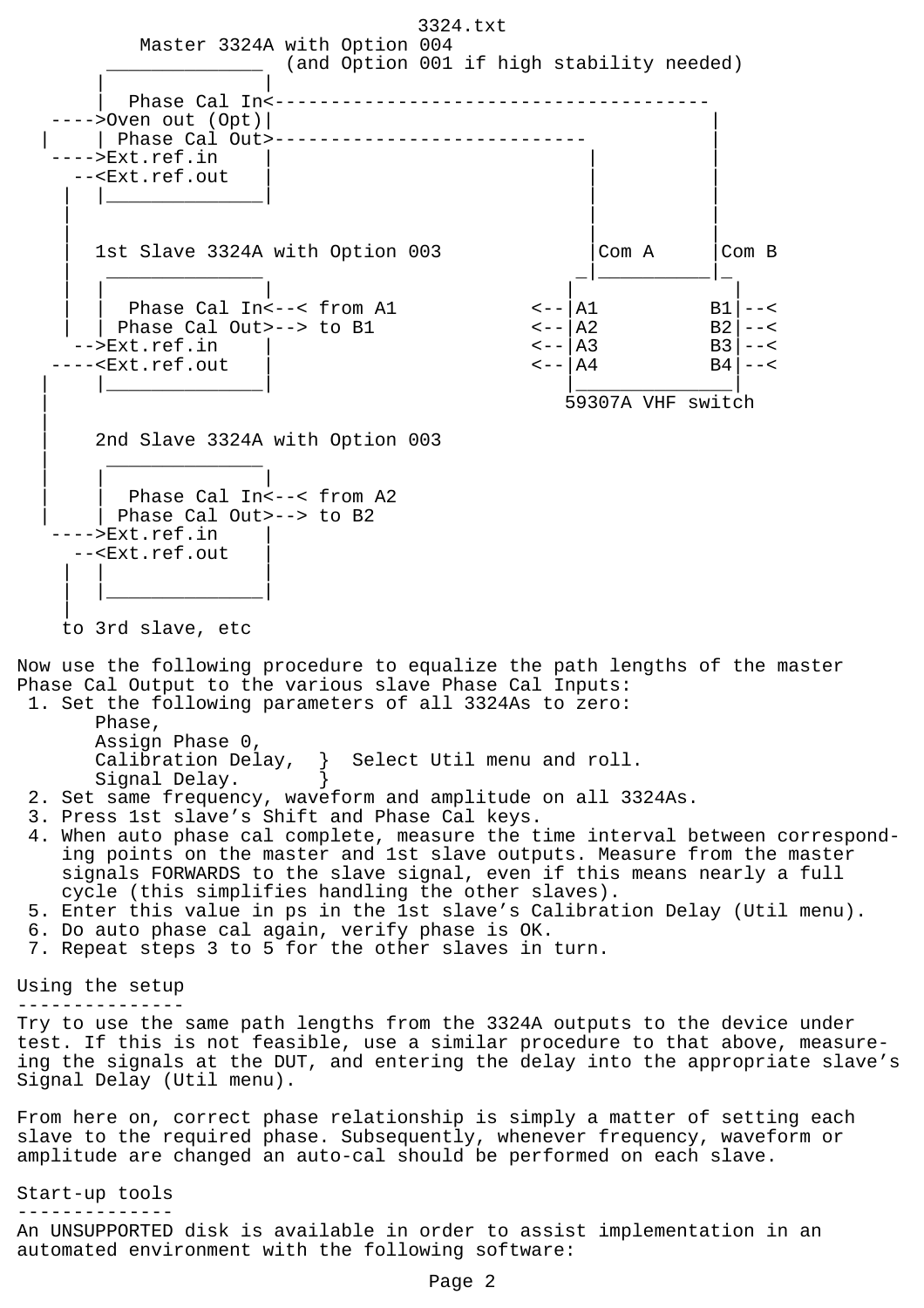- 1. HP ITG (Interactive Test Generator) applications driver and instrument driver IDHP3324PS. These run only on HPBasic platforms, and are NOT supported.
- 2. An HPBasic routine for users to build into their own programs. A listing appears at the end of this document. This routine is NOT supported.

HP3324A Auto-cal ITG applications driver

----------------------------------------

To load the auto-cal driver, first load the file IDHP3324PS as many times as you have HP3324As. Each time you will be asked "stand alone or slave" and you should respond with "slave". Subsequently, change the driver name to "Master", "Slave1", "Slave2" etc. Now load file ADPC3324A, and enter switch address and driver names in the first panel as required.

The file ADPC3324A generates a small panel (see inset below) that allows the phase of the master (M) and any slave (Sn) 3324A to be changed, as well as the common frequency (F). Auto-cal is implemented with the CAL label (an exclamation mark indicates when this should be done)

|                       | MASTER3324,718                                                                                                        |              |
|-----------------------|-----------------------------------------------------------------------------------------------------------------------|--------------|
|                       | [Reset] Signal[On] Output[Front] [Main Panel]                                                                         |              |
|                       | Waveform<br>$\Gamma$<br>Sine<br>$\mathbf{1}$<br>Phase [ 0.0 DEG                                                       |              |
|                       | $\begin{bmatrix} 0 & 0 \\ 0 & 0 \end{bmatrix} \begin{bmatrix} 0 & 0 \\ 0 & 0 \end{bmatrix}$<br>[Assign P 0]<br>Offset |              |
|                       | Amplitude [ 1m<br>] [ Vpp ]                                                                                           |              |
|                       | [Ampl. Cal. ] Sig del [ 0 ps                                                                                          | 1            |
|                       | Frequency [ 2k ] Ref del [ 3000 ps                                                                                    | $\mathbf{1}$ |
|                       |                                                                                                                       |              |
| PC3324A, 0<br>$2 k$ 1 | [Reset] Delay [3000] [Cal]<br>$\mathbf{1}$<br>$M[$ 0.0 DEG                                                            |              |
|                       | SLAVE3324,718<br>] [On] Output [Front] [Main Panel]<br>S1 [32.5DEG] S2 [ ?                                            |              |
|                       | S3 [ ? ] S4 [ ? ]<br>Sine ] Phase [ 32.5 DEG ]                                                                        |              |
|                       | $\mathbf{r}$<br>Offset<br>J[V]<br>[Assign P 0]<br>$\overline{0}$                                                      |              |
|                       | Amplitude [ 1m<br>] [ Vpp ]                                                                                           |              |
| F[                    | [Ampl. Cal. ] Sig del [ 0 ps                                                                                          | 1            |

## HPBasic Auto-cal routine

------------------------

The routine PHASECAL implements the HP3324A's built-in phase-cal feature for setups with up to five function generators connected as shown in the above diagram.

The routine simply switches each slave in turn to the master and triggers the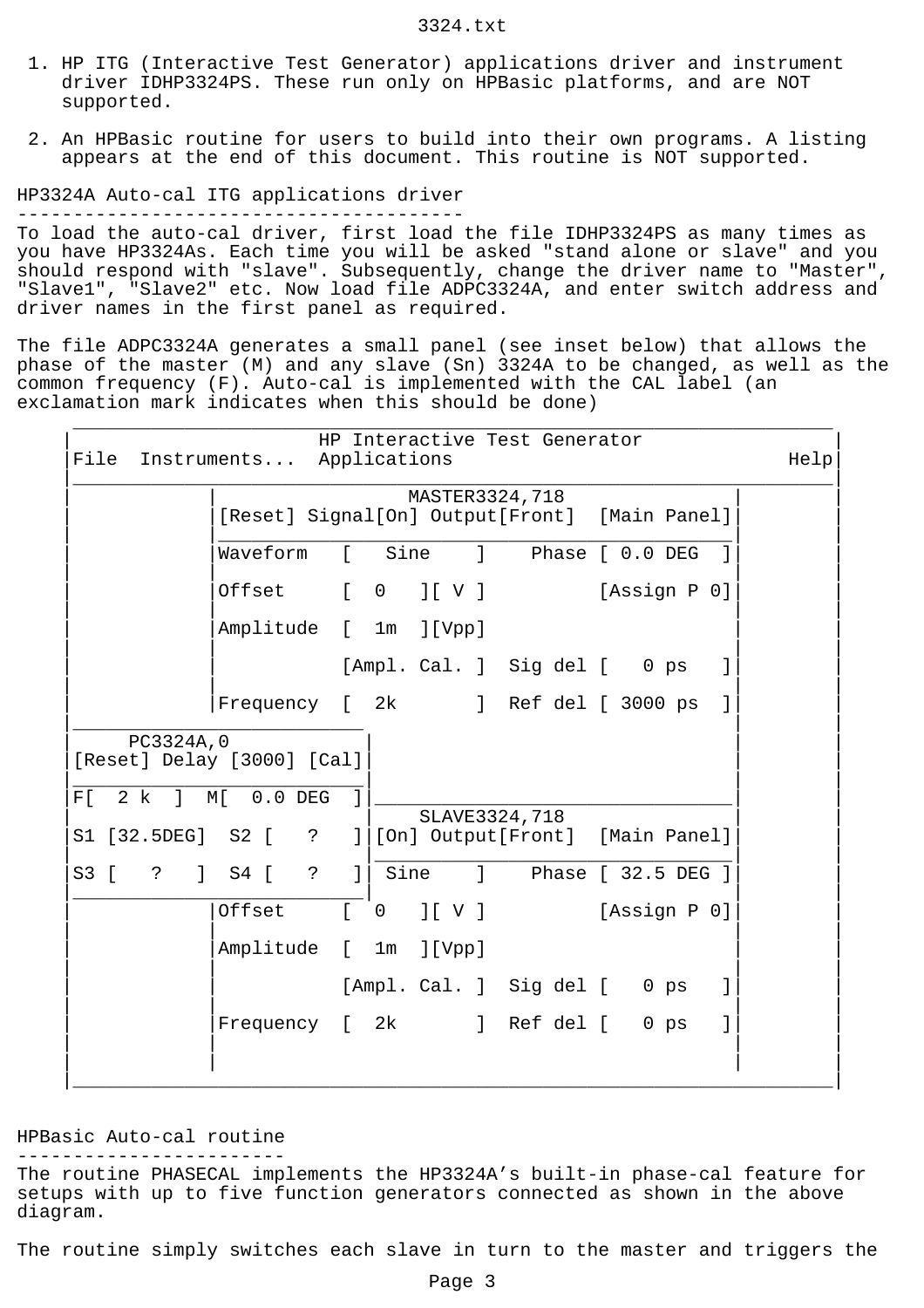```
3324.txt
3324A-internal auto phase cal measurement.
1 INTEGER A,B,C,D,E,F ! this main program is only a dummy program
2 A=0 <br>3 B=0 <br>1 to be replaced by other main programs
3 B=0<br>4 C=0C=05 D=0<br>6 E=0
6 E=0<br>7 F=0
     F=08 INPUT "SWITCH ADDRESS",A,"MASTER ADDRESS",B,"SLAVE1 ADDRESS",C,"SLAVE2 AD
RESS",D,"SLAVE3 ADDRESS",E,"SLAVE4 ADDRESS",F
9 CALL Save ib address(A,B,C,D,E,F)
10 CALL Phase_cal
11 END
12 !============================================================
13 SUB Save_ib_address(INTEGER Switch,Master,Slave1,OPTIONAL INTEGER Slave2,
Slave3,Slave4)
14 COM /Hpibdata/ INTEGER Switch addr, Master addr, Slave addr(1:4)
15 INTEGER I
16 MAT Slave addr= (0) [ clear adresses
17 Switch_addr=Switch
18 Master_addr=Master
19 Slave_addr(1)=Slave1<br>20 IF NPAR>3 THEN Slave
       20 IF NPAR>3 THEN Slave_addr(2)=Slave2
21 IF NPAR>4 THEN Slave_addr(3)=Slave3
22 IF NPAR>5 THEN Slave_addr(4)=Slave4
23 SUBEND
24 !============================================================
25 SUB Phase_cal
26 COM /Hpibdata/ INTEGER Switch addr, Master addr, Slave addr(1:4)
27 INTEGER I,J
28 REAL Master_phase,Frequency
29 DIM Lf$[2]
30 Lf$=CHR$(13)&CHR$(10) ! separator for switch commands
31 ON TIMEOUT 7,30 GOTO End ! device select code 7 for HPIB card
                                           assumed !!!
32 IF Master_addr THEN
33 OUTPUT Master_addr; "IPH" ! read master phase
34 ENTER Master_addr USING "K";Master_phase
35 OUTPUT Master_addr;"PH 0DEIFR" ! set phase during calibration to 0
36 ENTER Master_addr USING "K";Frequency ! read frequency from master
as reference for slaves
37 FOR I=1 TO 4
38 IF Slave_addr(I)<>0 THEN
39 IF Switch_addr THEN ! connection of slave by switch
40 OUTPUT Switch_addr;"A"&VAL$(I)&Lf$&"B"&VAL$(I) ! change this
line if using other VHF switch than HP59307A ( connects each slave to master )
41 ELSE ELSE 1 ELSE 1 ELSE ELSE 1 ELSE
42 DISP "Please connect SLAVE"&VAL$(I)&" to MASTER instrument, con
firm with any key"
43 ON KBD ALL GOTO Confirmed
44 GOTO 44 ! wait for keypress
45 Confirmed: OFF KBD
46 DISP "
" "The Contract of the Contract of the Contract of the Contract of the Contract of the Contract of the Contract of the Contract of the Contract of the Contract of the Contract of the Contract of the Contract of the Contrac
47 END IF
48 OUTPUT Slave_addr(I);"FR"&VAL$(Frequency)&"HZ" ! set slave to sa
me frequency as master
49 OUTPUT Slave_addr(I);"PC" ! start calibration
50 J=SPOLL(Slave_addr(I))
51 ! if calibration is failed, ( J AND 8 ) is <> 0, a failure rout
ine could be done here ( to ensure failure , use ISE command of 3324A )
52 END IF
53 NEXT I
54 OUTPUT Master_addr;"PH"&VAL$(Master_phase)&"DE" ! restore phase of
```